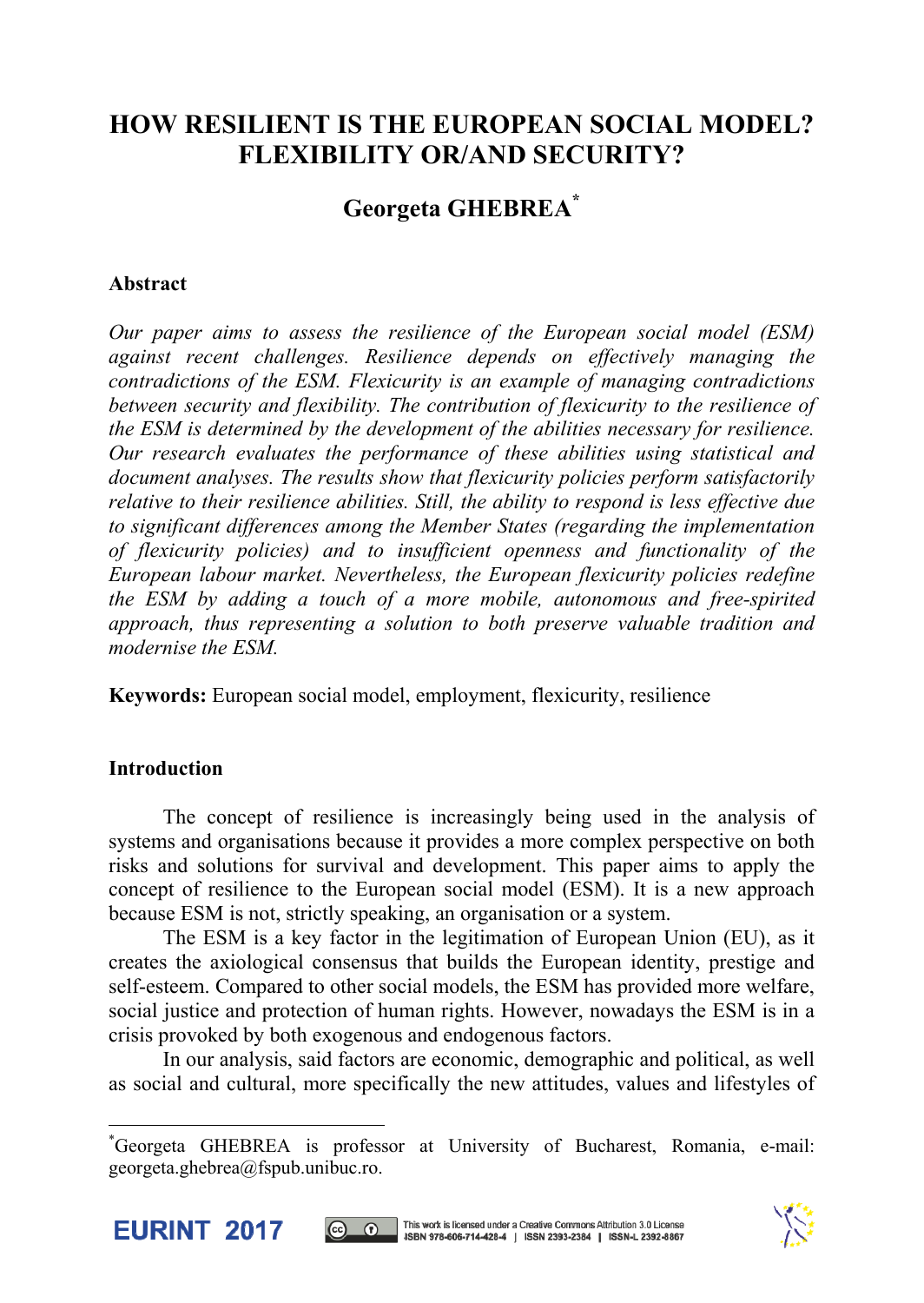21<sup>st</sup> century European citizens. Increased adaptability and flexibility are required to address these challenges and preserve the safety/security of the ESM. However, it is feared that flexibility could affect the identity and specificity of ESM. Reforming the ESM could mean the change of European social values and a decline in the legitimacy of the EU. The solution to preserve this identity is the effective management of the tensions, contradictions and paradoxes that describe the present ESM (for instance, national/supranational, unity / diversity, convergence / subsidiarity, enlargement / harmonisation, etc.).

Such a tension occurs between security and flexibility. To demonstrate the actual possibility of combining both security and flexibility for a resilient ESM, we will use the example of the European employment policy reform based on the new concept of flexicurity. Employment policies, in our view, play a key role in defining both ESM tradition and reform. Resilience, security and flexibility work together, like the reed which bends in the storm but does not break.

Applying the concept of resilience to ESM, in general, and to European flexicurity policies, in particular, led us to certain delimitations relative to the literature of the field. We use a concept of resilience rooted in the literature on the four key abilities (Weick and Sutcliffe, 2001; Kendra and Wachtendorf, 2003; Hollnagel *et al*., 2006; Hollnagel, 2014, 2015). Hollnagel (2015, p. 2) believes that resilience does not exist; it is a potentiality rather than a quantity or degree, which would contradict the title of the present paper. The title does not mean, however, that we aim to measure resilience. Instead, we want to explore the applicability of this concept and make a rather qualitative estimation. Hollnagel's statement (2015, p. 6) that "Resilience is functional and not structural" is too trenchant; we believe that function cannot be separated from structure ("function creates the organ") and we intend to demonstrate this for ESM and flexicurity policies.

Likewise, we made adjustments to the definition of resilience given by Hollnagel in order to make it compatible with our object of study. Hollnagel (2015, p.1) believes that "A system is said to perform in a way that is resilient when it sustains required operations under both expected and unexpected conditions by adjusting its functioning." It results that resilience refers to systems. Neither ESM nor public policies can be defined exclusively as systems. We believe that the above-mentioned definition is a limitation of the concept. This paper aims to push the boundaries of the concept of resilience, so as to overcome the systemic paradigm by appealing to the interactionist paradigm, which takes into account interactions among people, social groups, political and social actors, in general. The combination of these two paradigms is very useful for understanding the multilevel functioning of ESM (supranational, regional, and national).

According to the literature cited above, four abilities are necessary for resilient performance:

- The ability to respond: "Knowing what to do, or being able to respond to regular and irregular changes, disturbances, and opportunities, by activating

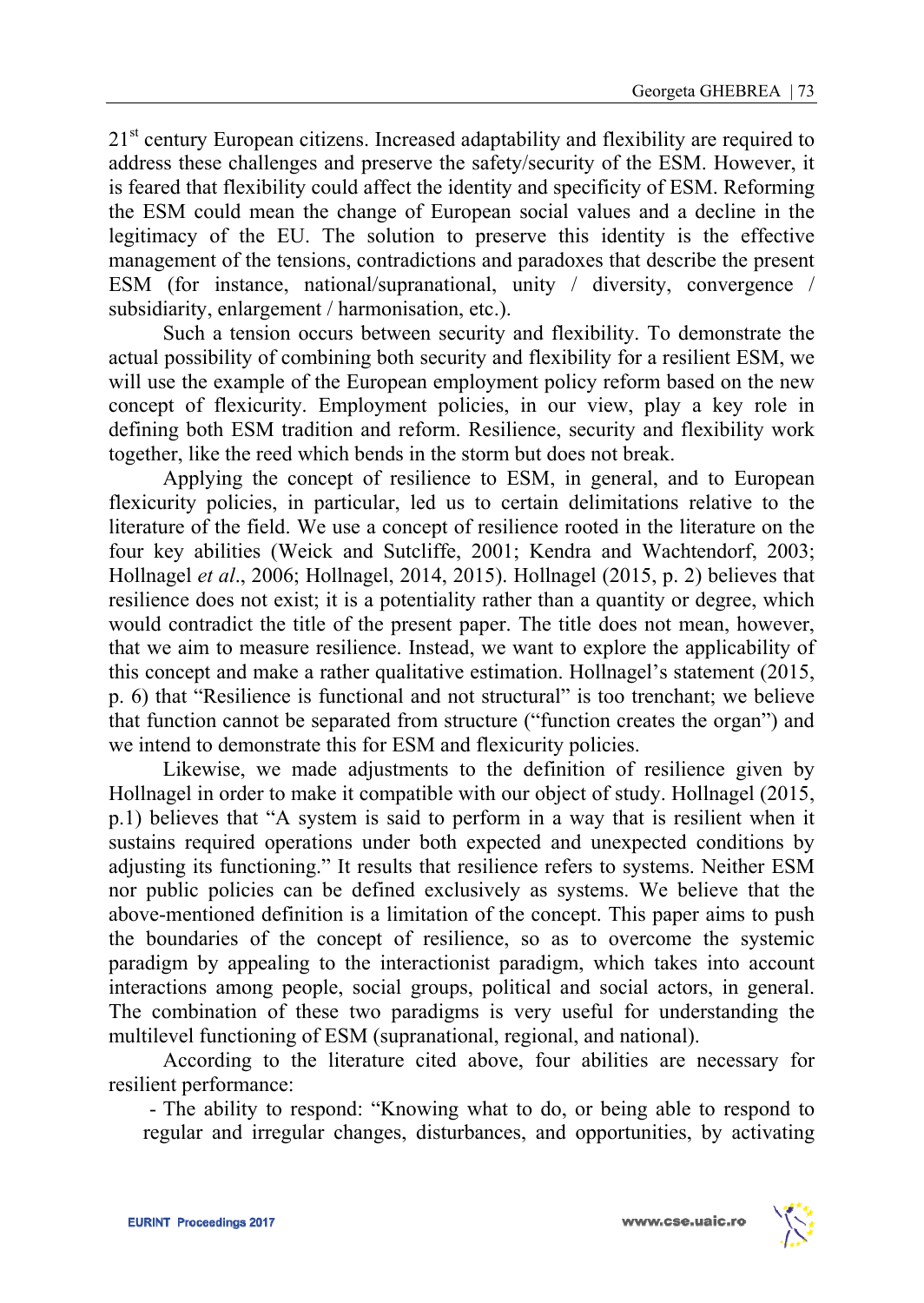prepared actions and resources, or by adjusting current mode of functioning" (Hollnagel, 2015, p. 3).

- The ability to monitor: "Knowing what to look for, or being able to monitor that which is or could seriously affect the system's performance in the near term – positively or negatively" (Hollnagel, 2015, p. 3).

- The ability to learn: "Knowing what has happened, or being able to learn from experience" (Hollnagel, 2015, p. 3).

- The ability to anticipate: "Knowing what to expect, or being able to anticipate developments further into the future" (Hollnagel, 2015, p. 4).

- Other authors (van der Vorm *et al.*, 2011) widen the conceptual framework of resilience by adding – besides the four abilities – a flexible and appropriate structure as well as a culture based on values and symbols that support cohesion and flexibility. Moreover, these authors add the need for sufficient resources and effective leadership. Our concept is even broader, also taking into account the need for consistency among the four abilities and the preservation of identity.

- Based on the above mentions, our research goal is to understand the contribution of flexicurity to the resilience of ESM. Our research questions refer to:

- How developed are the four abilities necessary for resilience in the case of flexicurity? (**Potentiality** of resilience reflected in official documents and institutional and normative frameworks).

- What is the actual functioning of these four abilities in the case of flexicurity and how does it contribute to the resilience of the ESM? (Resilient **performance** reflected in employment indicators).

Our methodological approach is rooted in sociology and social policy and it is based on mixed, mostly qualitative research styles. The research design is founded on secondary analysis using statistical and document analyses. The main sources are the European employment surveys, employment statistics, and the recent changes regarding the employment acquis.

This paper is structured in three chapters. The first one discusses the strengths and limits of the concept of resilience and its usefulness for understanding the dynamics between security and flexibility within the ESM. The second one discusses the characteristics of the ESM, as well as its strengths and weaknesses in the face of recent challenges, especially in the employment field. The third one is focused on European employment policies, as one of the most important dimensions of the ESM. We discuss the paradigm shift operated by the introduction of the flexicurity concept in these policies. Further on, we evaluate how the abilities necessary for resilience are met by the European flexicurity policies, both as potentiality and performance.

The main contributions of this paper are: adapting and developing the concept of resilience; providing an evaluation of the resilient performance of the European flexicurity policies; estimating their role in the resilience of the ESM.



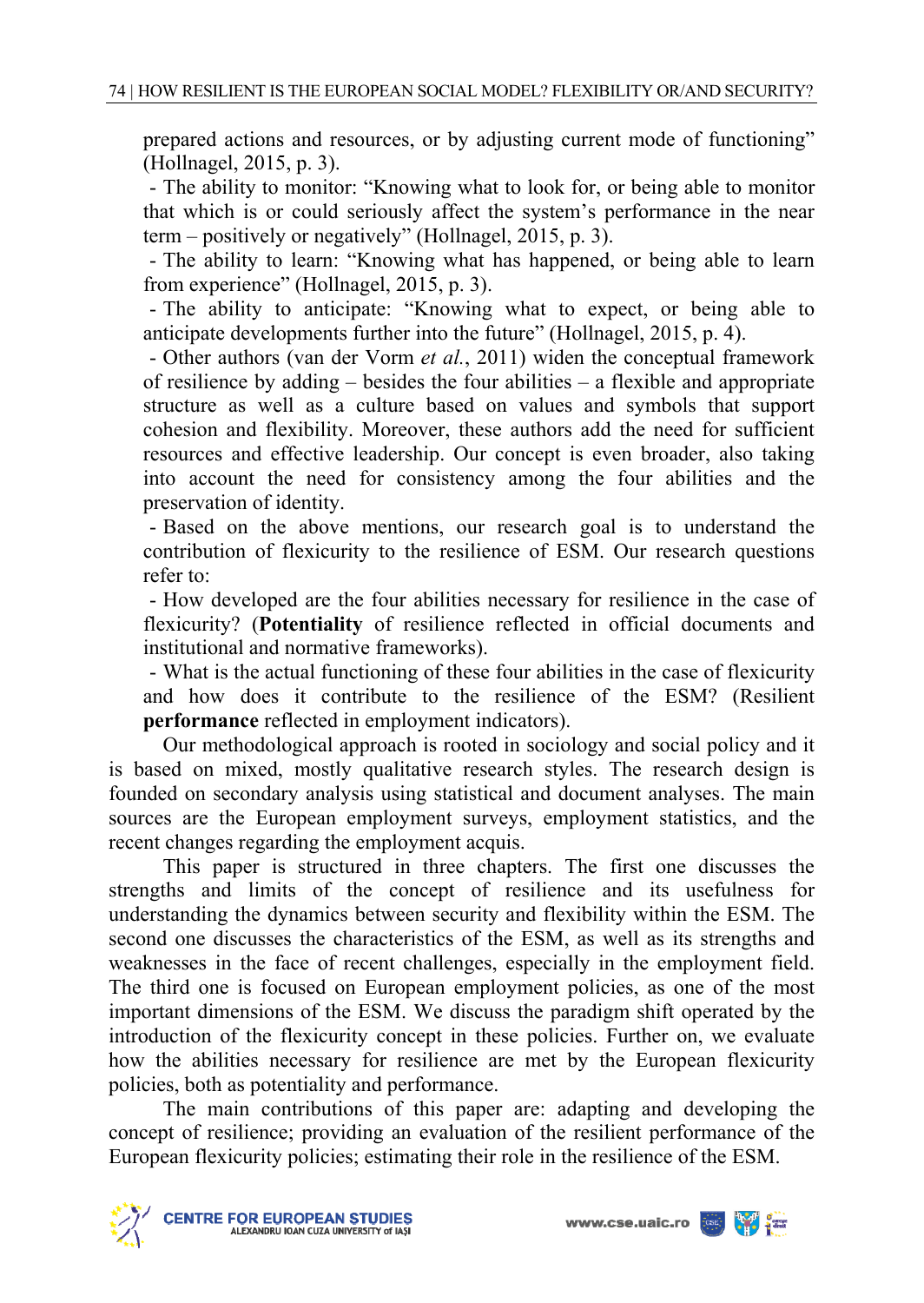### **1. The utility of the concept of resilience for understanding the dynamics between security and flexibility within the ESM**

The concept of resilience is close to system theory and to the holistic paradigm in general. In sociology, the holistic paradigm is illustrated by the American structural-functionalists (Parsons, Merton) or by French structuralists (Crozier). For a system, the main value is the function (i.e., its survival and development). Everything that threatens the function of the system is evaluated as negative (pathological) and everything that favours the function as positive (normal). System theory has a strong sacrificial connotation: even though within a social system there are subsystems, groups and individuals who want something else, they have to obey and sacrifice themselves for the sake of the system. The system can safely integrate some internal and external disturbances, adjusting itself creatively, operating changes inside and outside.

 Therefore, flexibility is used to obtain safety and security but change can still affect the identity of the system. System theory has become very influential and promises to be a unifying paradigm, applicable to both nature and society.

 However, this theory has been criticised since its inception because it is latently promoting the ideology of social control and *status-quo* (Lillianfeld, 1978). Criticism has increased by the end of the  $20<sup>th</sup>$  century, in postmodernity. The complexity of the global economic, political and social changes of this century has rendered the claims of system theory inoperable: one cannot control the uncontrollable, rationally manage irrational phenomena, attempt to predict unpredictable changes, and unify a fragmented and diverse reality.

Lately, resilience has also been addressed by the interactionist paradigm. Based mainly on qualitative methods and more on the desire to understand than that to explain, this paradigm is illustrated by sociologists in ethnomethodology, symbolic interactionism and dramaturgical approach (Garfinkel, Becker, Goffman).

 For interactionism, institutions are not objective realities, but subjective constructs, results of human interaction. Social systems and structures are not above passions, interests, conflicts, personal ambitions or fights for power. This paradigm takes into account the "human factor", a variable that rather generated dysfunctions, entropy and problems (Hoos, 1972, p. 59). Thus, resilience can be analysed not only with reference to organisations but also to groups and individuals (Tillement *et al*., 2009).

This paradigm shift can also be applied to the study of the ESM, initially seen as an institution, as a supranational welfare state which synthesises the characteristics of national welfare states, generalises best practices and imposes minimum social standards. Contemporary reality shows the ESM rather as an outcome of negotiations, compromises and interactions between various social and political actors.

During the *trente glorieuses* (1945-1975), the ideology on which the ESM was based was a Promethean and Enlightenment one, which believed in the

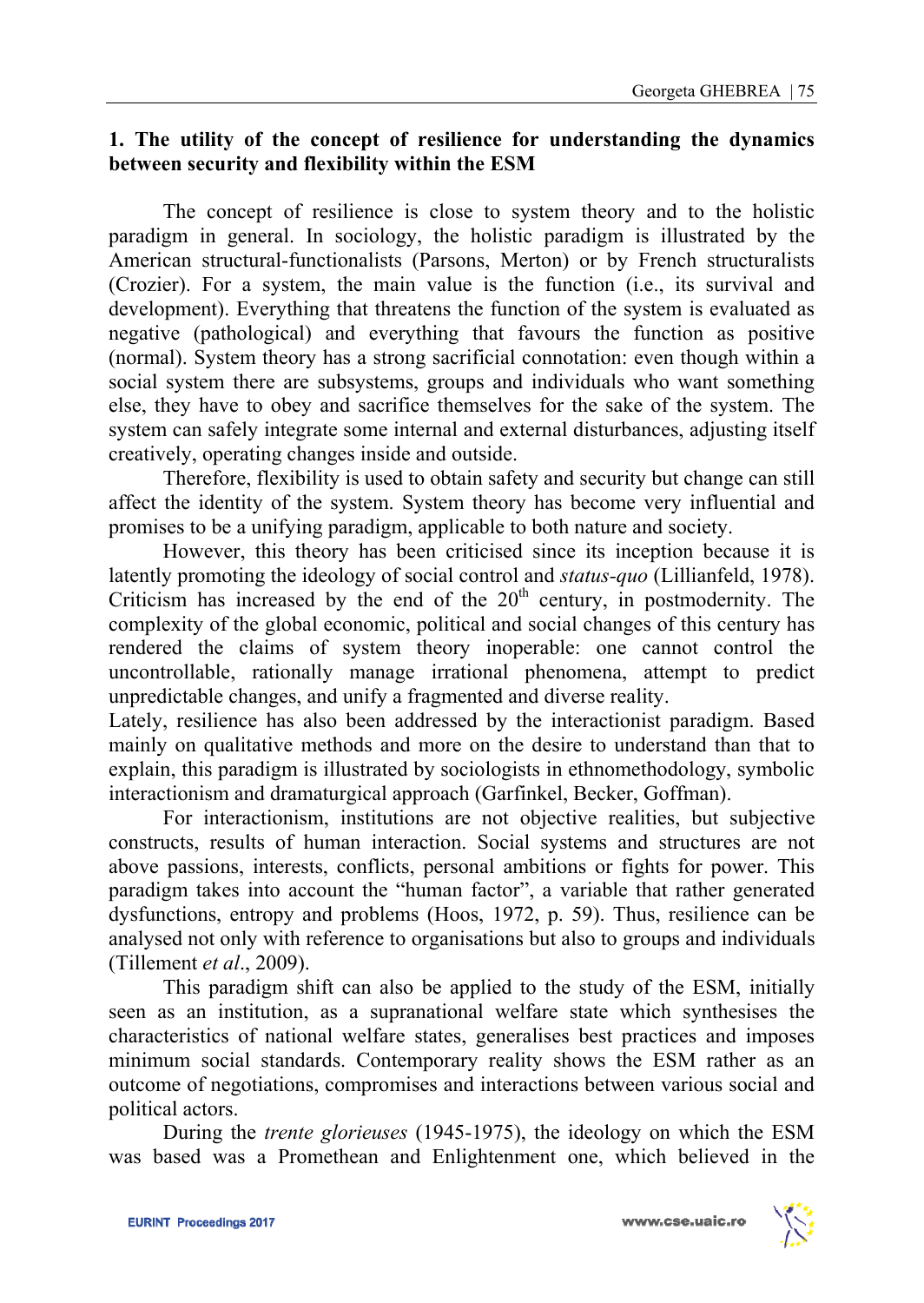capacity of the State (as the supreme administrator of the collective effort) to identify the problems and to solve them in a rational and planned manner. Unfortunately, people have a limited ability to look into the future and see the consequences of their actions. The failure of this ideology is also illustrated by the collapse of planned economies and the end of the myth that humans can control nature (including human nature). EU and the ESM must abandon this rigid ideology based on the illusion of rational control and cultivate greater flexibility instead.

The concept of resilience stems from psychology (Tillement, 2009, p. 232) but was defined and redefined later so as to synthesise ideas of the paradigms mentioned above, applied to various organisations. Alongside the four basic abilities, material, financial, informational and particularly human resources are taken into account: not only expertise and experience, but also the relationships among persons and groups and their ability to communicate and work together. Resilience no longer results from certain technical, objective, structural features of a system; it depends on the willingness and the ethos of the people, on their values and attitudes. It is indissolubly linked to organisational culture (van der Vorm *et al*., 2011). It is, after all, a political variable, including the type of power and authority relationships, social control, legitimation processes, and leadership styles. It also depends on many psychosocial elements: (mis)trust, feelings and emotions, moods, pessimism/optimism, (de)motivation, compliance with norms or anomy.

In conclusion, at present, resilience is a multidimensional, dynamic and subtle concept: "Resilience refers to something that is multifaceted rather than something that can be described by a single quality or dimension" (Hollnagel, 2015, p. 6).

# **2. The ESM and the European Employment Policies: identifying challenges**

In this chapter, we will discuss the concept of the ESM, identifying its specific features and the challenges it faces nowadays.

The term *European social model* was invented precisely when this model was in a deep crisis. By introducing this expression in 1990, President of the European Commission, Jacques Delors, was proclaiming awareness of the crisis facing both the European welfare states and the supranational European institutions. The awareness of the ESM crisis has accelerated the processes of reforming the European social policies both at national and supranational levels.

There are almost 20 different definitions of the ESM in the official documents of the European Union (Vaughan-Whitehead, 2014). Although the official definitions of the ESM have changed over time, they have a stable core, considering it to be a social model based on good economic performance, which combines a high level of social protection and education with social dialogue creating a balance between economic prosperity and social justice and ensuring recognition of social partners (*Presidency conclusions*, 2002, p. 9).





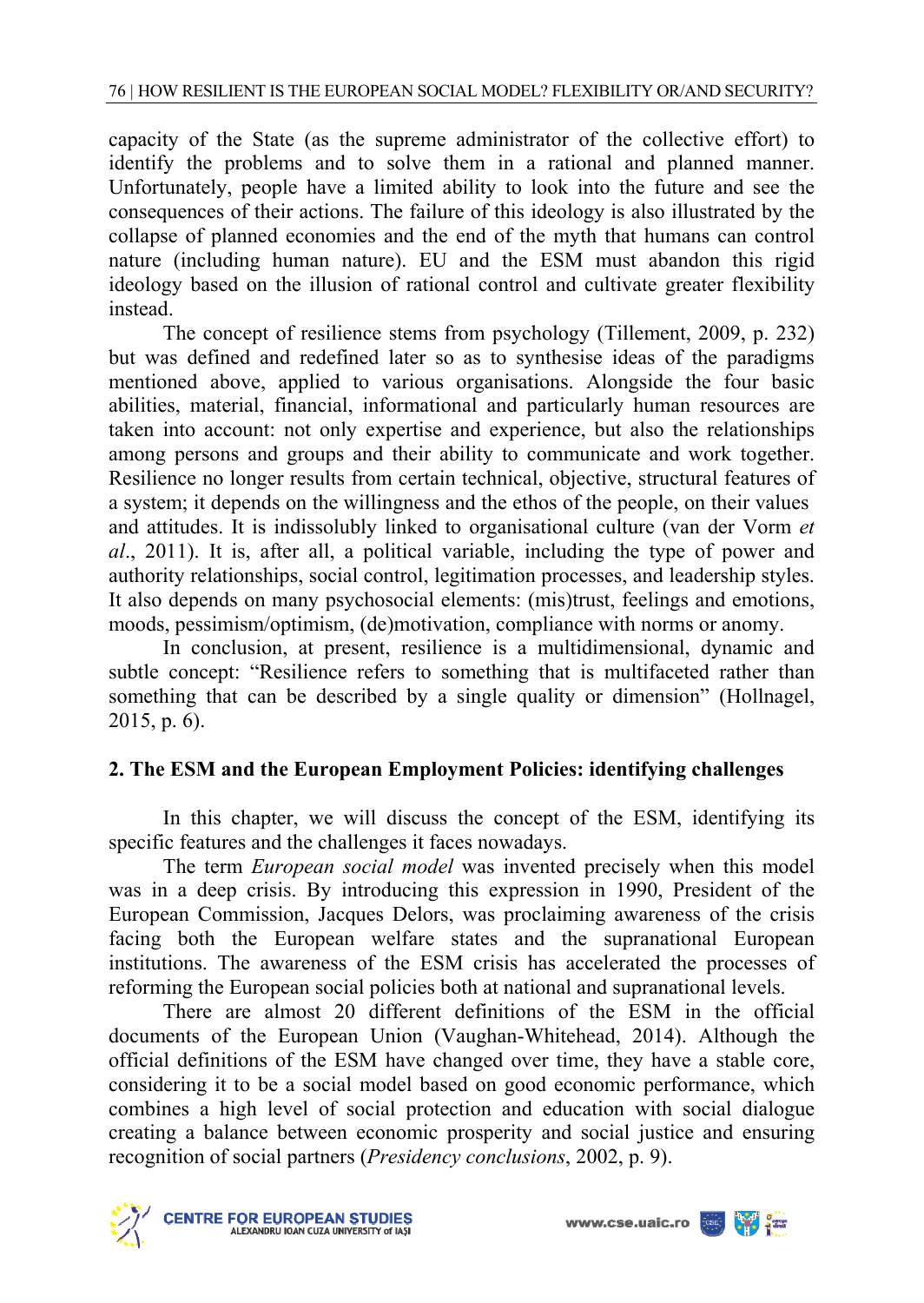As a model of social policy, the ESM is an ideal-type, synthesising the common features of the Western European welfare states (George and Taylor-Gooby, 1996; Garabiol, 2005; Jepsen and Pascual, 2006):

- extended social protection;
- more active involvement of the state in social protection, economy and society in general;
- comprehensive public services;
- stricter regulation of the labour market;
- institutionalised social dialogue:
- reconciliation of family and work life;
- social inclusion:
- specific social values shared by both European publics and elites: solidarity, equality, inclusion, dialogue, great expectations regarding the social support provided by the State, security, avoiding risks (Vaughan-Whitehead, 2014).

We can see from the above list that, for the ESM, security was more important than flexibility. However, the ESM is an evolutionary concept, changing particularly as a result of the economic crises and EU's successive enlargements. The reforms that began in the late 1980s were predominantly adaptive and failed to fight the backsliding of the EU (as compared to USA and Japan). Europe's disadvantaged position was illustrated by relevant statistical indicators in official reports from the European Commission. For instance, at the time of launching the "Lisbon strategy for growth and jobs", in 2000, the unemployment rate in EU-15 was 7.7%, compared to 4.0% in the United States and 4.7% in Japan (Sapir *et al*., 2004, p. 117). In 2008, the EU-27 unemployment rate fell to 7.1%, compared to 5.8% in the US and 4.0% in Japan (Commission européenne, 2011, p. 20.).

 One explanation for the lower competitiveness of Europeans is, as the Kok report (2004) has shown, the low flexibility of their social model and, in particular, of the European employment policies. Europeans like stability and fear risks, sudden changes and fluidity. The emphasis on employment security has led to an increased cost of European labour as well as numerous and generous social benefits guaranteed during lifelong employment. Other statistical data also illustrate the gap between Europe and the more competitive US economy: the employment rate in Europe is 63%, in the US, 71%. The employment rate for women is 55% in Europe and 65% in the United States. R&D expenditure in GDP is 1.9% in EU, compared with 2.8% in the US (Kok, 2004, p. 12). Thus, the United States of America meet the Lisbon criteria better than the EU itself! The American labour market is more flexible and, therefore, more inclusive:

*The less regulated U.S. labour market is far better at integrating the workforce at the lower end of the scale, providing economic opportunity and upward mobility that particularly affects immigrants, young people out of high school or college, and women. Immigrants, for instance have about the same unemployment rate in the U.S. as the general population, whereas in* 

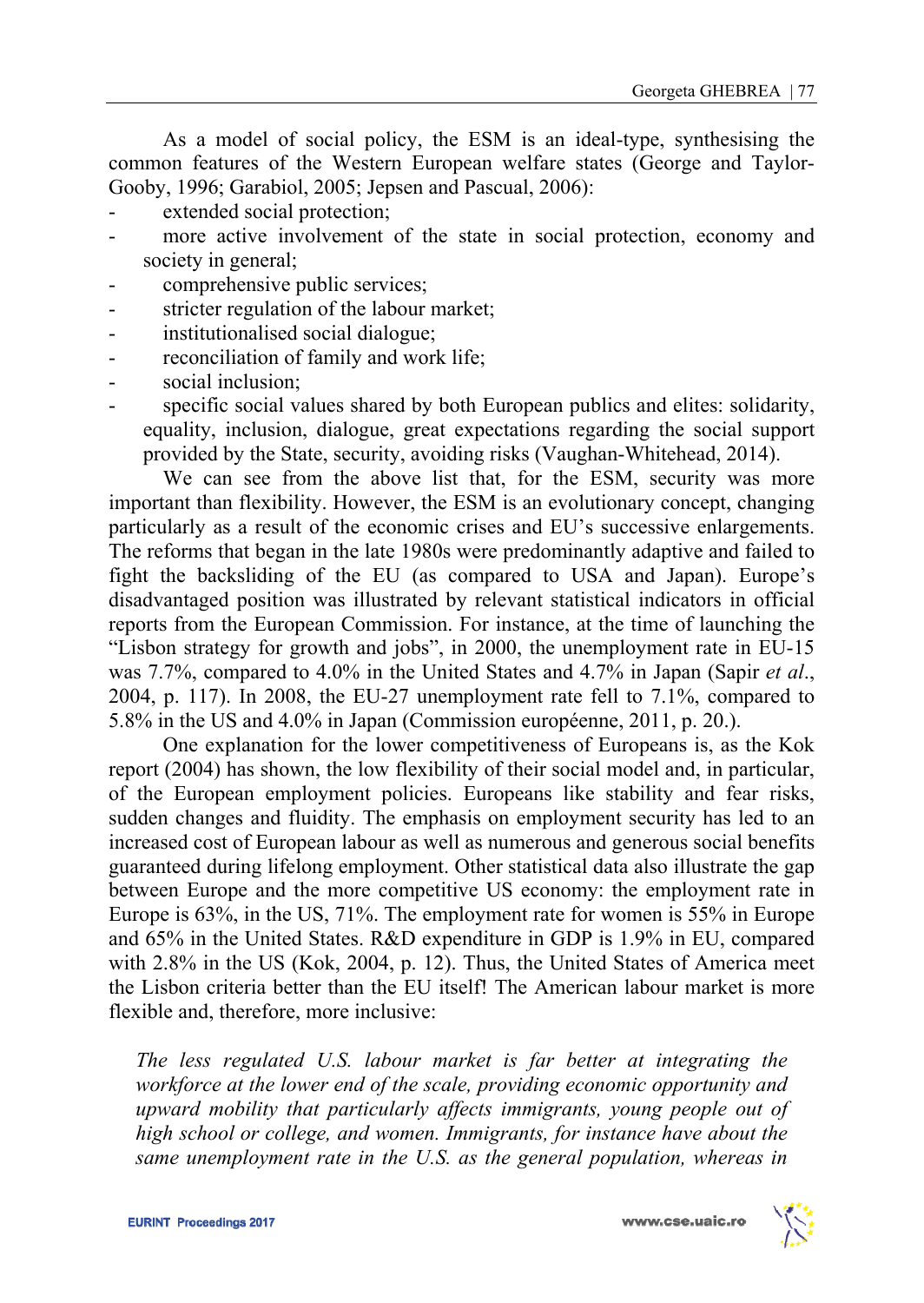*Germany and France the unemployment rate for immigrants stands at 25 percent. (Dale, 2005, p. 2).* 

The overregulated and rigid European employment policies, with an unrealistic goal – full employment – have been one of the major areas of reform of the ESM. The reform was needed to fight the crisis of the 'classical' European employment policies. This crisis was provoked by many factors that can be grouped into demographics, economic, technological, social and cultural.

From the demographic point of view, the highest pressure was exerted by aging, which caused the imbalance of the dependence report and endangered social security systems based on intergenerational solidarity.

From an economic point of view, the decline of industry and the development of services have had a major impact on the labour market and employment flexibility. Among the benefits of flexibility are: increased worker autonomy, reduced monotony, better motivation, better working relationships due to teamwork, and increased female employment. The disadvantages of flexibility are: greater job insecurity, even precarious work; less attention paid to working conditions, health and safety at work.

The spectacular rise in women's employment rates has led to significant changes in employment policies. The general tendency is towards flexibility and the deregulation of microsocial arrangements for adapting the workplace to the specific needs of women. At the same time, employers have used this flexibility as a reason for lower salaries, less stability and lower social security. Thus, alongside other groups, women are a category that develops new social risks linked to employment, single parenting and the difficulty of reconciling career and family.

Amongst the technological factors, digitalisation changes the workplaces and the organisation of work, creating opportunities for new occupational statuses other than employees (Eurofound, 2016, p. 15).

Globalisation also has a major impact on employment. Many European businesses have decided to relocate their activities to emerging countries, contributing to growing unemployment in Europe. Another increasing risk of globalisation is external immigration (Eurofound, 2016, p.72).

In terms of cultural factors, we mention the identity crisis and the erosion of the solidarity values, which were characteristic of the ESM. Social solidarity is less and less seen as a solution to new risks; on the contrary, the emphasis falls on individual responsibility. The welfare state is no longer able to cover major risks in contemporary society: instability, uncertainty, fluidity of work and life arrangements, single parenting, loneliness of the elderly and long-term unemployment.

In conclusion, the ESM, and particularly the European employment policies, should adapt to the contemporary challenges mentioned above; they should be more flexible in order to preserve their security. The following chapter will discuss



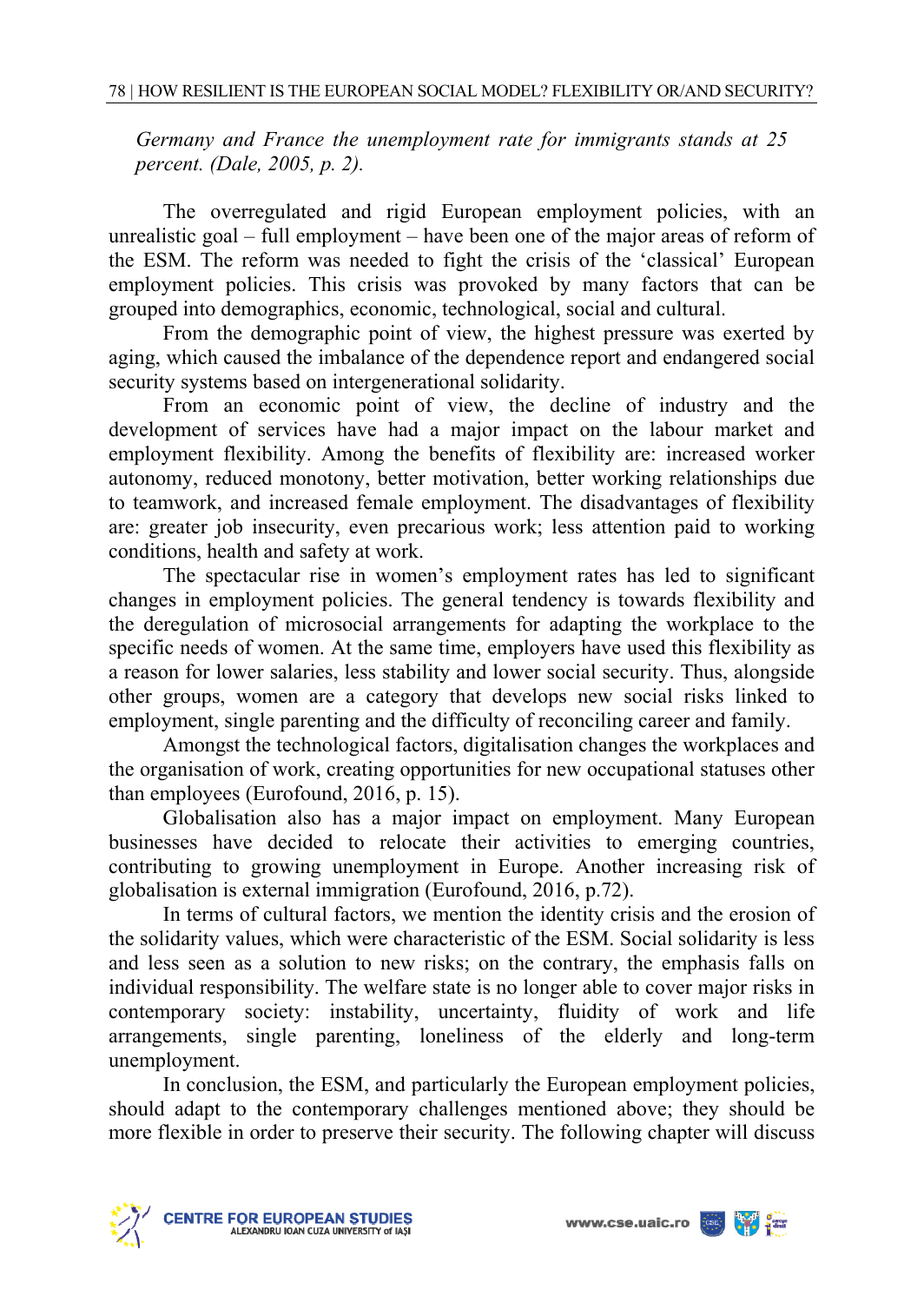the European solution to integrate flexibility and security within employment policies.

### **3. Flexicurity as a solution to improve the resilient performance of the European employment policies**

 In the previous chapter we observed the symptoms and causes of the crisis of ESM and its employment policies. In this chapter, we discuss how European employment policies are adjusting to these changes using protective and proactive measures. Our analysis focuses on the employment policy innovation that we consider the most significant for ESM resilience, namely the European flexicurity policies. First, we will present the concept and the setting-up of flexicurity as a European policy. Further on, we will evaluate how flexicurity fulfils the four abilities necessary for resilience

### **3.1. Setting up the European flexicurity policies**

Facing the harsh realities of the unfavourable gaps and the imperatives of globalisation, EU has sought to improve the competitiveness of the economies of the Member States and the organisation as a whole. In this respect, deregulation, liberalisation and privatisation measures have been taken since the 1980s. Social policies were also reformed in the same neoliberal paradigm, but there was greater resistance in terms of culture, values and mentalities. That is why Europe maintained its high level of social protection expenditure, despite all the reform measures. Esping-Andersen (2002, p. 2) mentions, however, that the reform of ESM does not mean, first of all, the reduction of spending but the introduction of new objectives and new principles of social policy. Giddens (2006) is one of the authors who support the change of paradigm in social policy, by moving from corrective policies to proactive and affirmative policies.

Women have begun to represent an important target group for the new employment policies. Thus, in the European Employment Strategy (1997), equal opportunities represent one of the four pillars, alongside with employability, adaptability and entrepreneurship. More and more European countries create, through special policies, favourable conditions for work-life balance.

Continuing the paradigm shift started in the late 1980s (change based on liberalisation and deregulation), in the mid-2000s, a new hybrid term – flexicurity – was introduced in the jargon of European institutions. The concept of flexicurity is based on the core values of the ESM, which aims to combine high economic performance with the welfare and security of employees. It's a difficult goal to achieve, and some critical voices say it is theoretically and practically impossible. However, statistical indicators show that the ESM, especially in its Nordic submodel, has succeeded in reconciling the necessary flexibility for economic development with security and various workplace benefits.

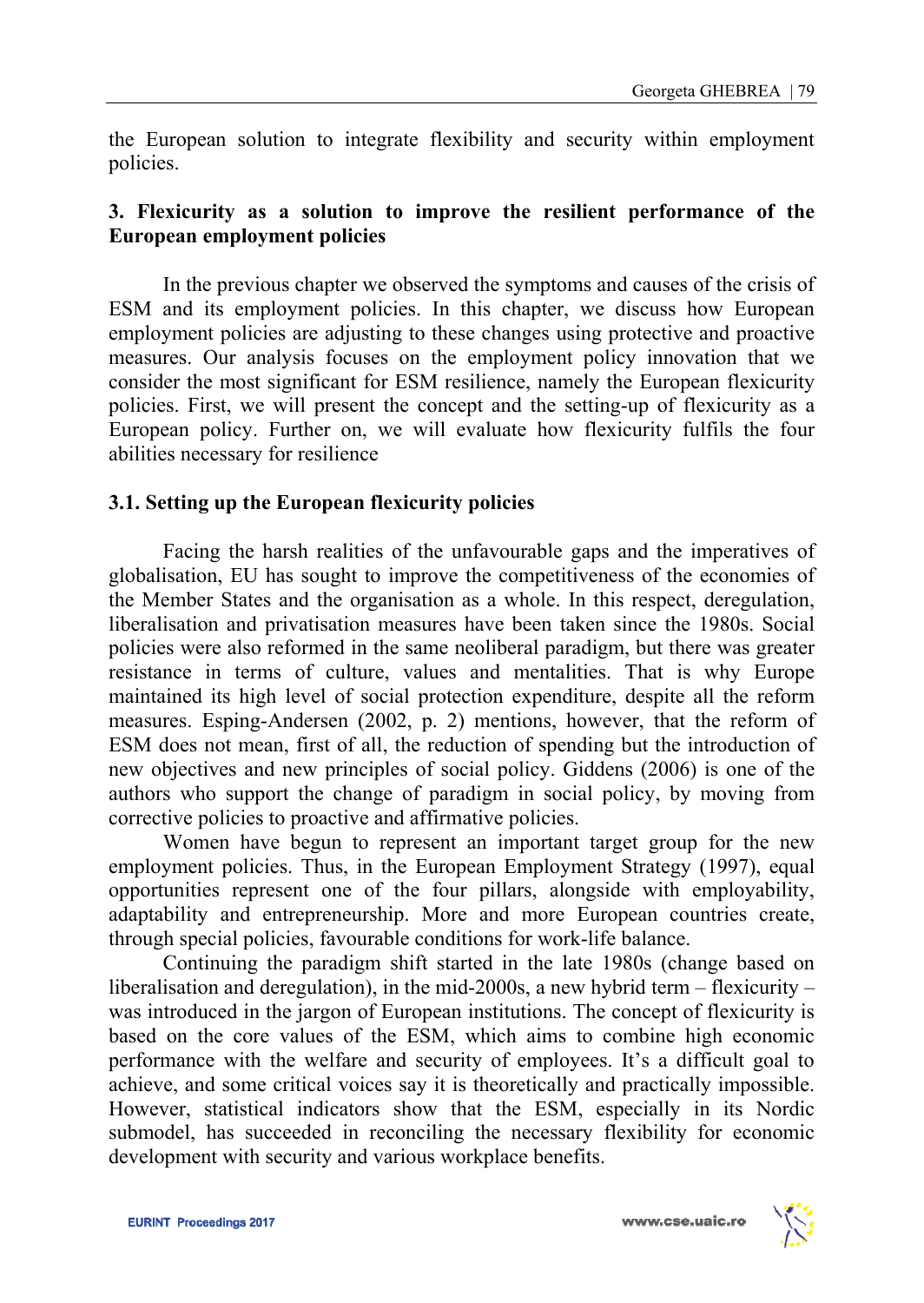The emphasis no longer falls on job security but on people's security, on building their skills to adapt to a changing economy. Flexicurity is related not only to the changes in the economy, but also in mentalities, aspirations and values: people want greater autonomy, greater freedom, and fewer restrictions; they want to decide for their own, according to their specific individual interests and not because of an abstract identity.

Among the policy measures embedded in the concept of flexicurity, we mention: the flexibility of layoffs compensated by substantial unemployment benefits; provisions for atypical employment contracts; training courses; facilitating occupational insertion, reinsertion and transition between successive jobs; employment incentives for hard-to-employ socio-demographic categories; new financial incentives for employers and employees. *Grosso modo*, flexicurity measures can be divided into tools to stimulate flexibility and tools to boost security.

The European acquis in the field of flexicurity was established in the 1990s, comprising documents, institutions, values, and principles. The "Common Principles of Flexicurity" – a document published by the European Commission on 27 June 2007 – is its birth certificate (Communication from the Commission, 2007).

The European approach to flexicurity consists of four components: flexible and secure contractual arrangements; lifelong learning; effective active labour market policies to facilitate transitions to new jobs; modern social security systems providing social support during transitions (Communication from the Commission, 2007).

# **3.2. The ability to respond**

European flexicurity policies were conceived precisely as a response of the European employment policies to the recent challenges. European flexicurity policies have the merit of setting common goals and solutions for employment flexibility in order to stimulate employment but, at the same time, to limit perverse effects, such as: precariousness, inequality, social exclusion, and segmentation of the labour market.

The abilities for the resilient performance of these new European policies were put to the test the very next year after their establishment, in 2008, when a new and very strong economic crisis began to affect the EU.

The first response was to rethink the flexicurity as an instrument for recovery. Therefore, at the beginning of the recent economic crisis, the European Commission published new documents on flexicurity: "European Economic Recovery Plan" (2008), the Communication "A Shared Commitment for Employment" (2009), "An Agenda for New Skills and Jobs: A European contribution towards full employment" (2010), and the Communication "Towards a job-rich recovery" (2012).



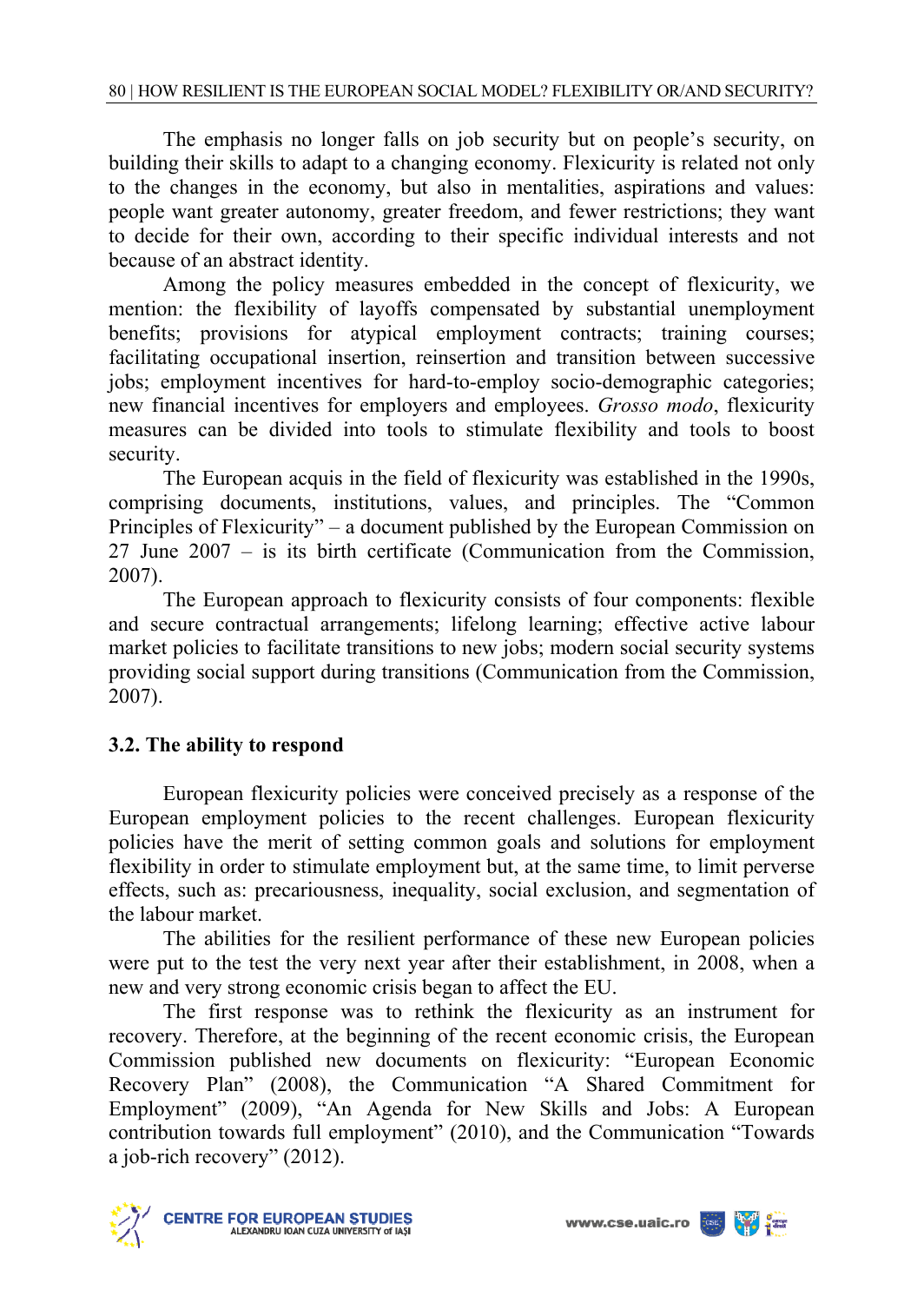Even the Europe 2020 Strategy (2010) can be considered a proactive employment strategy. It aims to reduce the traditional disadvantages of the ESM compared to other social models and to strengthen the advantages (quality of employment, working conditions, observance of employees' rights, and qualification of labour force). However, the crisis has highlighted the disadvantages and reduced the benefits of European employment policies (Vaughan-Whitehead, 2014).

Another response was to allocate sufficient resources for the European flexicurity policy. These resources include the European Social Fund, the Globalisation Adjustment Fund (set up right during the crisis) and the "Progress" program.

Many Member States have tried and succeeded in implementing (at different rates) the European flexicurity principles, but always giving priority to the specificities of the national context (i.e., institutional framework, economic situation**,**  financial resources and challenges that need to be addressed). In general, however, the balance of these measures has tended towards flexibility rather than security, for example, simplifying the dismissal procedures (ICF GHK, 2011, p. 49).

During the recovery, the main challenges were the creation of new jobs and social inclusion (Commission européenne, 2011). Unfortunately, EU has a limited role in these areas, more specifically to make recommendations, to coordinate, monitor and analyse actions at a national level, with little involvement in enforcement. The supranational responses have remained rather at the level of declarations, having little practical impact. Inclusion of mobile EU citizens has been neglected at both the national and the EU level (Eurofound, 2016). The single labour market is not yet sufficiently open and functional, as its mobility and flexibility are still low. Benefits related to work and insurance status are somewhat difficult to transfer from one Member State to another (Kessler, 2005).

In conclusion, the ability to respond exists mostly as potentiality; in fact, its performance is limited because of the insufficient development of the single labour market. Also, the level of integration between Member States regarding the flexicurity policy is still low, mainly due to two reasons: the wide diversity of national traditions, cultures and practices concerning employment, and the reduced involvement of the EU in implementing national strategies in the field.

#### **3.3. The ability to monitor**

The European Union has formed and consolidated a culture of collecting, analysing and using information in its policies. Thus, the ability to monitor is excellently developed: there are many programs and databases on European employment policies, including Eurostat, the European Employment Observatory (EEO), the European Employment Policy Observatory (EEPO), and the European Foundation for the Improvement of Living and Working Conditions (Eurofound). Since 1991, Eurofound has been monitoring progress on the improvement of

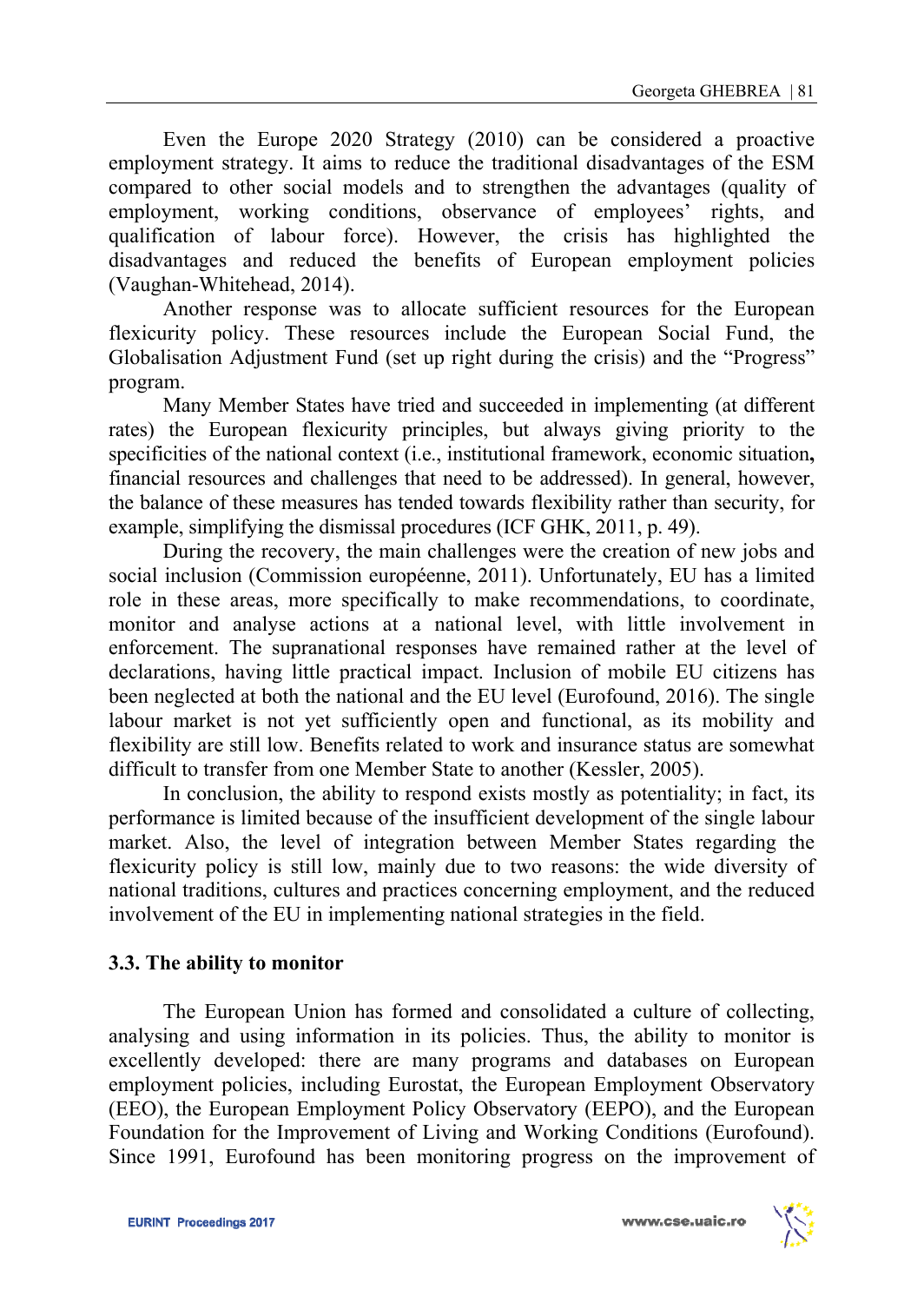working conditions in Europe through the European Working Conditions Survey (EWCS).

The research carried out before, during and after the crisis allows the assessment of the resilient performance of flexicurity by following the evolution of some key indicators, such as: the general unemployment and employment rates as well as the risk group unemployment and employment rates (women, youth, minorities); the long-term unemployment rate; the expenditures for lifelong learning and active policies in general; employment security; inclusion.

During the crisis, the unemployment rate in EU increased from 7.1% (2008) to 9.5% (2011) (Commission européenne, 2011, p. 20). Unemployment is higher among non-EU immigrants (20%) and young people (25%) (Commission européenne, 2011, p. 25). Also, these two categories are more likely to have poor contractual arrangements, risking being fired easier.

The EU average employment rate in the 15 - 64 age group was 65.9%. The employment rate of immigrants is only 58.5% (Commission européenne, 2011, p. 55), roughly the same as for ethnic and racial minorities, with Roma people being the most disadvantaged.

During the crisis, there was a proliferation of atypical forms of employment: in 2002, only 10% of the average workforce was employed in atypical forms; in 2014, the proportion was around 15% (Eurostat, 2015). Also, 41% of total employees had enjoyed some working time flexibility (Eurostat, 2015).

Certain researchers noticed that workers' rights and working conditions deteriorated and violations on occupational safety and health increased with 5 - 20% (Vaughan-Whitehead, 2014, p. 56). Fewer resources were allocated for active labour market policies (Vaughan-Whitehead, 2014).

The crisis has therefore led to a more flexible but more segmented European labour market, less inclusive, more distanced from the identity of ESM principles and values. However, there are large differences (ICF GHK, 2011, p. 96): the Nordic, Anglo-Saxon and Continental social submodels have the highest employment rates. The female employment rate is higher in the Nordic model but it is noteworthy that all submodels registered an increase in the average female employment rate in the post-2007 period compared to the pre-2007 period. The highest unemployment rates were recorded in the Southern and Eastern European submodels.

Despite the negative consequences of the crisis, monitoring the impact of flexicurity on some key indicators (before and after 2007, the year of establishing European flexicurity policies) demonstrates that the impact of flexicurity was predominantly positive (See Table 1).

We can see from the above table that the submodel with a higher level of flexicurity (Nordic) is performing better, even during the crisis. On the contrary, the submodels with poorer balance between flexibility and security (Anglo-Saxon and Southern) registered lower performance.



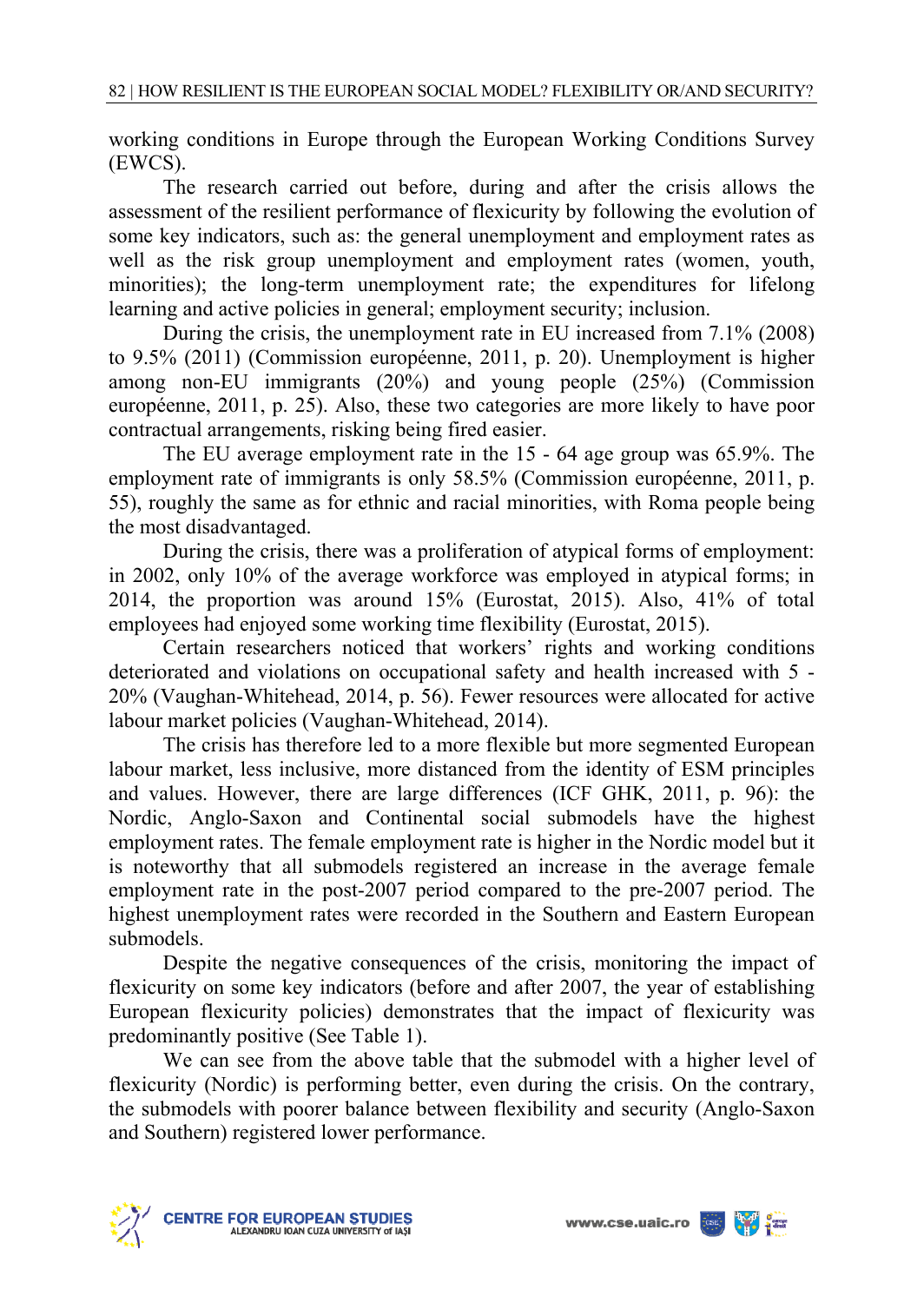| Sub-model     | Indi-<br>cators | Employ-<br>ment rate<br>(15 to 64)<br>years) $(\% )$ | Enter-<br>prise<br>birth rate<br>(%) | Long-term<br>unemployment<br>(%) | <b>Expenditur</b><br>e with<br>active<br>labour<br>policies | Percentage of the adult<br>population aged 25 to 64<br>participating in<br>education and training | <b>Labour</b> force<br>with tertiary<br>education (%) |
|---------------|-----------------|------------------------------------------------------|--------------------------------------|----------------------------------|-------------------------------------------------------------|---------------------------------------------------------------------------------------------------|-------------------------------------------------------|
| <b>Nordic</b> | Before          | 72.7                                                 | 8.7                                  | 1.5                              | 3.1                                                         | 20.6                                                                                              | 26.3                                                  |
|               | <b>After</b>    | 73.8                                                 | 10.4                                 | 1.1                              | 2.4                                                         | 22.1                                                                                              | 28.2                                                  |
| Continental   | Before          | 64.3                                                 | 9.1                                  | 3.1                              | 2.3                                                         | 7.8                                                                                               | 21.1                                                  |
|               | After           | 66.5                                                 | 8.7                                  | 2.7                              | 2.2                                                         | 8.9                                                                                               | 23.7                                                  |
| Anglo-Saxon   | <b>Before</b>   | 69.2                                                 | 13.2                                 | 1.3                              | 1.1                                                         | 15.1                                                                                              | 25.7                                                  |
|               | After           | 67.7                                                 | 10.5                                 | 2.5                              | 1.8                                                         | 14.9                                                                                              | 30.3                                                  |
| South         | Before          | 61.5                                                 | 8.9                                  | 3.3                              | 1.4                                                         | 4.9                                                                                               | 16.2                                                  |
| ern           | After           | 62.3                                                 | 7.7                                  | 3.3                              | 1.4                                                         | 6.5                                                                                               | 19.3                                                  |
| Eastern       | Before          | 59.7                                                 | 12.4                                 | 5.7                              | 0.5                                                         | 5.4                                                                                               | 15.3                                                  |
|               | After           | 62.1                                                 | 13.4                                 | 3.7                              | 0.7                                                         | 5.6                                                                                               | 18.5                                                  |
| EU average    | Before          | 63.2                                                 | 10.6                                 | 4.1                              | 1.9                                                         | 7.8                                                                                               | 18.9                                                  |
|               | After           | 64.9                                                 | 10.9                                 | 3.2                              | 1.8                                                         | 9.1                                                                                               | 21.6                                                  |

**Table 1. Key indicators before and after 2007\*** 

*Source*: ICF GHK, 2011, pp. 110, 113, 116, 118, 119.

\*Before: data from 2006; after: data from 2010.

The significant differences between the regional social submodels show the insufficient convergence in the employment field and the low impact of the European flexicurity policies on local specificity.

#### **3.4. The ability to learn**

 The importance of learning in public policies is not a new idea. For instance, Peter A. Hall (1993) has applied Heclo's concept of 'social learning' in social policies to macroeconomic policies during 1970 - 1989, when there was a true paradigm shift, from Keynesianism to neoliberalism (especially during Mrs. Thatcher's term in office). Thus, public policies are based on a continuous process of mutual learning, and finding and disseminating of best practices. However, this model of good practice has a limited applicability because of national contexts, characterised by specific institutional and cultural factors.

 European flexicurity policies are innovative and very much based on the ability to learn, through the dynamic interconnection between the supranational and the national levels. European flexicurity policies have learned from good practices in the Netherlands and Nordic countries, which refer to a mix of flexibility and security. These practices were then transferred and developed at the supranational level in the form of the flexicurity acquis, and, afterwards, at the level of all Member States, through more or less successful processes of legislative harmonisation and social convergence. But integration is becoming more and more difficult due to the successive enlargements that brought to the EU countries with social models that are quite different from those in the founding states. Therefore, employment policies are no longer implemented through directives but in a decentralised manner. To make the connection between the European and the

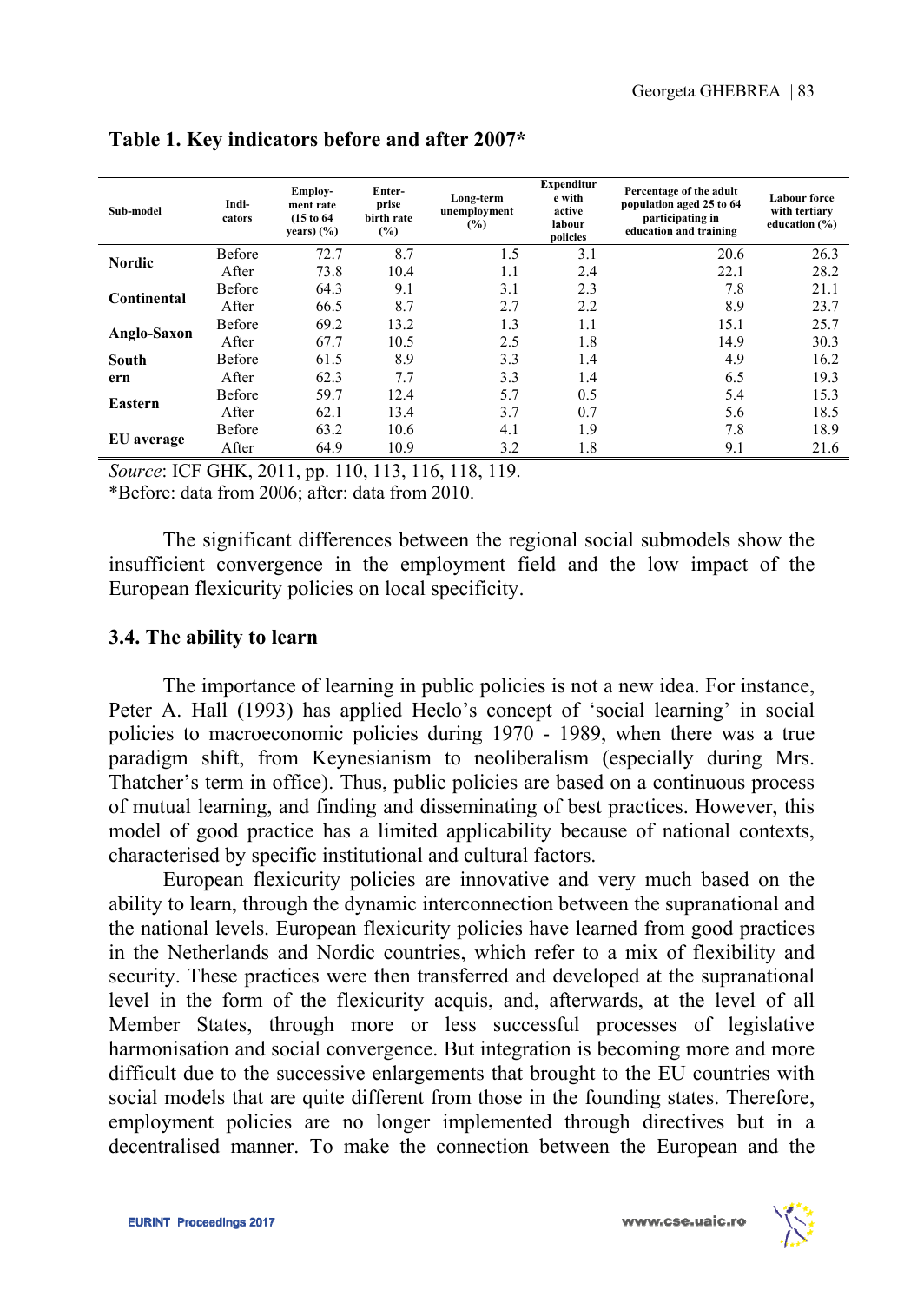national employment policies more flexible, a new working method has emerged the Open Method of Coordination (OMC) - as a new convergence strategy. The OMC has two main paradigmatic sources: entrepreneurial optics, which includes, among other things, management by objectives, performance indicators and evaluation culture, and the participative culture, public debate and involvement of civil society in political decisions, as a second major source of inspiration.

Although well-intentioned, this method has yielded little relevant practical results. The impact on national policies is relatively low and there are important difficulties in implementing national flexicurity plans and strategies.

 Despite these shortcomings of the OMC, the European flexicurity policy is undoubtedly a favourable framework for exchanging good practice and mutual learning between Member States and for generating innovative ideas. This framework is also open to social partners and other social and political actors, so that negotiation itself becomes a learning process. These things are explicitly recognised and implemented through The Mutual Learning Programme, in accordance with Article 149 of the Treaty on the Functioning of EU (TFEU), which is an important tool for the OMC in the field of EU employment policy.

 Learning means communication, information exchange, and interaction among people, groups, and institutions. It also means understanding the significance and relevance of monitoring by interpreting objective and subjective, quantitative and qualitative indicators. From this point of view, some interesting things can be learned from the crisis: although unemployment has grown significantly in the EU, this growth has been less pronounced than in other social models, such as the American one. The main role in this relative advantage of the ESM has been played by partial unemployment measures – e.g. Kurzarbeit in Germany (Commission Européenne, 2011, p. 29) – and by a higher employment security, which did not allow easy layoffs. In conclusion, we have learned that the optimal strategy is not flexibility but flexicurity.

# **3.5. The ability to anticipate**

Despite the great accumulation of expertise and intelligence that exists in the various European institutions, the latter often ignore warnings from experts or public intellectuals, and even the warnings contained in numerous researches, analyses and monitoring reports prepared specifically for them. For example, it has often been pointed out that major disparities between Member States are harmful and can only be diminished by effective and operational implementation of the four free movements. Despite these warnings, we cannot talk about a completely free movement of the European workers.

Even the anticipatory and strategic documents (starting with the European Employment Strategy, the Lisbon Agenda and Europe 2020) have many inconsistencies and contradictions that are hard to reconcile. These inconsistencies partially explain why the goals have not been achieved yet. At present, there is no



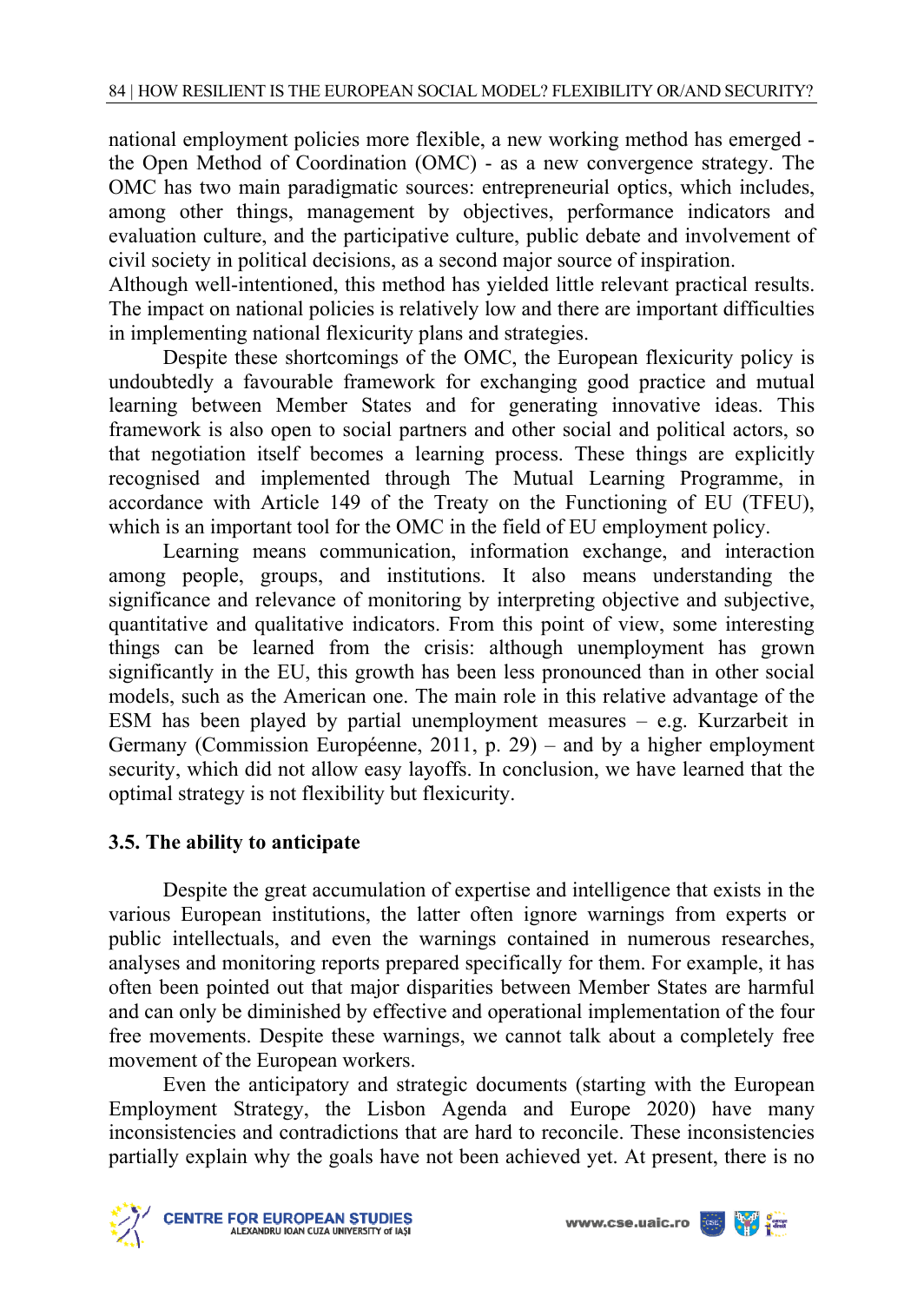clear official perspective on the future of EU. There are five proposed scenarios, instead (European Commission, 2017). Within public and academic spaces the opinions are of a wide variety and the consensus is non-existent.

 From the employment point of view, the current context is fluid and unpredictable. There are always new risks for which employment policies are not prepared enough. Contemporary European society is a "risk society" (Beck, 1992). Rosanvallon (1998) mentions that contemporary society redefines the notion of risk. Risk is no longer an exceptional situation, which society as a whole is capable of managing, but it is becoming a widespread and long-lasting situation: "The phenomena of exclusion or long-term unemployment often indicate stable situations, unfortunately." (Rosanvallon, 1998, p. 34). Rosanvallon believes that the welfare state compensates for material risks (loss of income) but ignores risks that are not directly related to income insufficiency: "urban delinquency, family breakdowns, international threats, etc."(Rosanvallon, 1998, p. 37).

 The EU vision regarding the post-crisis flexicurity policies does not bring new fundamental ideas but only adaptations of the old ones (Commission Européenne, 2011, pp. 30 - 35): the introduction of open-ended contracts for certain precarious occupational statuses; increasing investment in lifelong learning; a better targeting of allocations and subsidies; public-private partnership in employment services (PARES), facilitating geographical mobility across the EU. However, there are no effective European policies to integrate immigrants (especially third-country nationals) into the EU labour market.

 These policies remain more at the declarative stage, with some Member States imposing obstacles to cross-border workforce mobility. Still, concerns about immigration are unjustified: 80% of the migrants are of working age and, consequently, they are able to contribute to the demographic and economic equilibriums of the host countries (Eurofound, 2016, p. 70). Also, the fear of social tourism is unjustified: internal immigrants are receiving proportionally less social benefits than the natives.

 In conclusion, even if the ability to anticipate of flexicurity policies has a certain potentiality, its performance is not sufficiently developed.

# **3.6. Other factors favouring the resilient performance of flexicurity policies**

Apart from the four abilities mentioned above, the structural and cultural factors also play an important role in achieving resilient performance: functional and open institutions, a new ethos of public servants, consensus between elites and the public, social and political values congruent with necessary adjustments, the positive mood of the population, inspired and courageous leadership, citizens' participation in decision-making and the legitimacy of the flexicurity policies.

From these points of view, the current context is not very favourable. The latest waves of the European Social Survey and other studies have shown the predominance of the negative feelings that characterise the Europeans' mood:

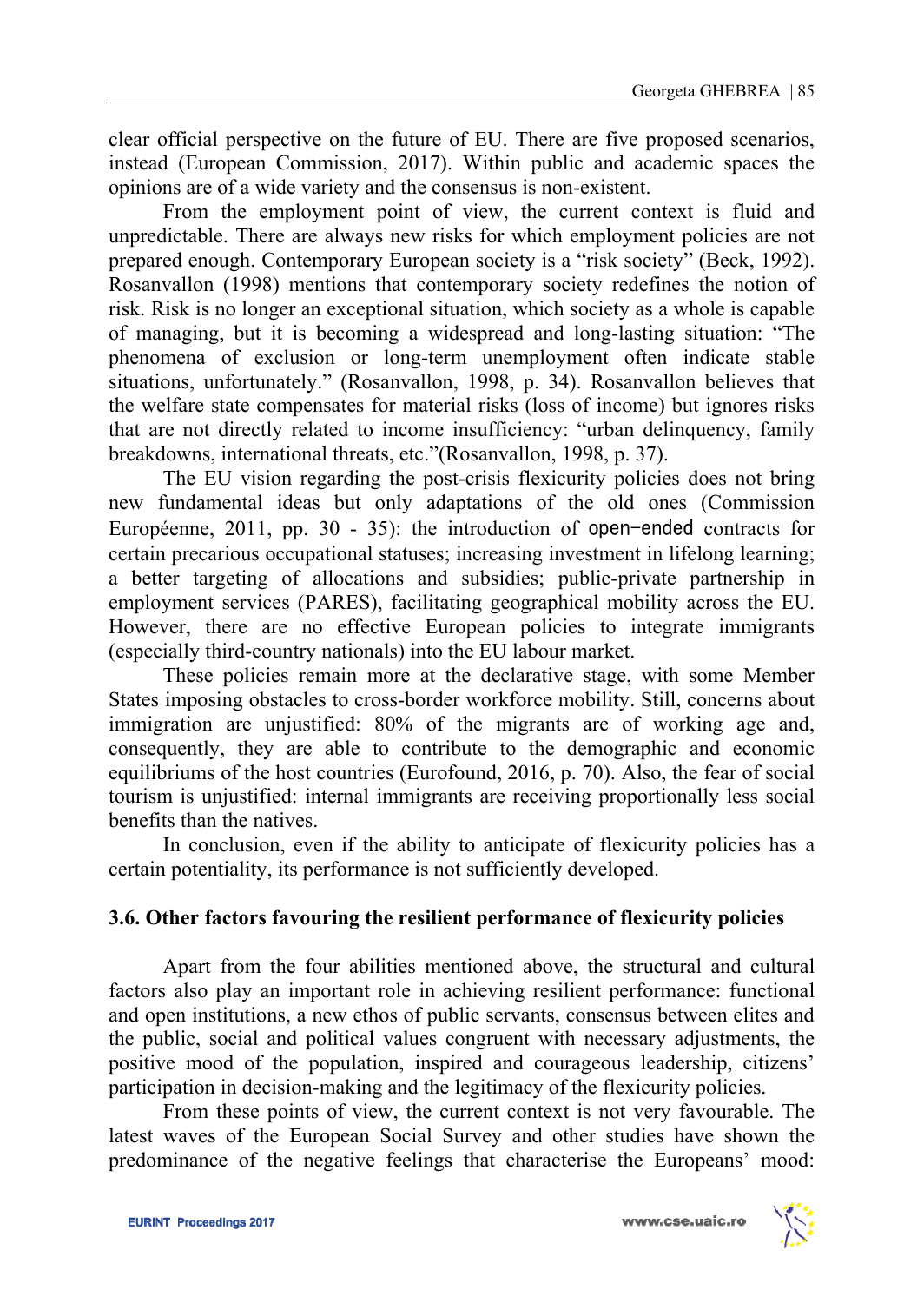incertitude, anxiety, fear, pessimism, and concerns (Hilmer, 2016). 68% of the interviewed persons in such a survey have worries related to labour market issues (Hilmer, 2016, p. 5). The majority (59%) approves the free movement (Hilmer, 2016, p. 12). Mistrust in the capacity of the EU to solve problems and manage crises is shared by 70% of the respondents (European Social Survey, 2013). Europeans fear risk and incertitude and 70% of them expect support from the government (European Social Survey, 2012). In conclusion, many of the Europeans' social attitudes and values are not congruent with living and working in an unpredictable world.

### **Conclusions**

Our paper shows that the European flexicurity policies perform satisfactorily on their resilience abilities. These abilities are based on changes in the European employment acquis, establishing effective responses to the contemporary challenges in employment. There are also available resources (specific European funds and programmes). Still, this ability to respond is mostly potential: resilient performance is limited because of the weak role played by the EU in the enforcement at national level. Consequently, there are important differences in the implementation of flexicurity among the Member States. At the supranational level, the greatest inability to respond concerns the insufficient openness and functionality of the European labour market.

The ability to monitor is excellently developed by many research programmes, databases and European agencies. We believe that, in this respect, both potentiality and performance are accomplished.

Referring to the ability to learn, the European flexicurity policies have sufficient instruments (mainly OMC, and Mutual Learning Programme) for sharing information and good practice and for generating innovative ideas. Still, many of these ideas are superficially disseminated and implemented in certain Member States and the relevant practical outcomes are very few. The large differences among the regional social submodels regarding flexicurity demonstrate the insufficient convergence in the field and the low impact of the ability to learn on the specific national context. The flexicurity acquis often remains a "world of dead letters" (Falkner and Treib, 2007, p. 5) because certain Member States are reluctant to comply with it.

The most important lesson learnt from the recent crisis was the confirmation of flexicurity as optimal employment strategy, as the social submodels (for instance, the Nordic one) with good levels of flexicurity handle better the new challenges. On the contrary, the submodels that predominantly use flexibility without being compensated for by an adequate level of security (for instance, the Anglo-Saxon one) have had poorer results. Insufficient flexibility is also an obstacle for resilient employment policies.



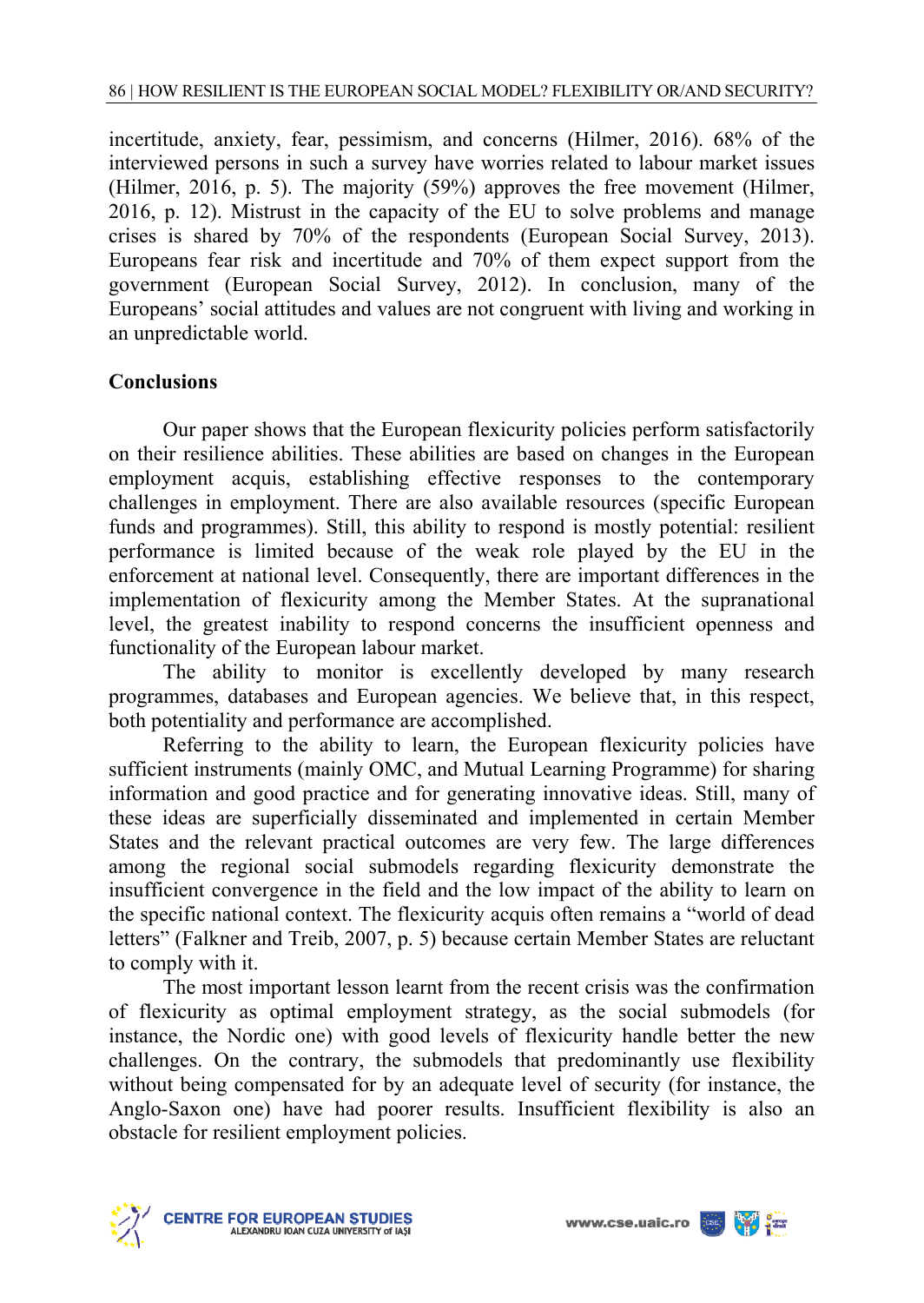The ability to anticipate is less developed, especially regarding its resilient performance: the post-crisis flexicurity policies do not bring any fundamentally new perspective.

Regarding the coherence of the four abilities, the main gap is found between the conclusions of monitoring and future responses.

Discussing the ability of preserving the identity of the ESM, the European flexicurity policies redefine the European social values by adding a touch of a more individualist, mobile, autonomous and free-spirited approach. This is consonant with the new generation lifestyle. Still, there are researchers (Pochet and Degryse, 2012) who believe that the austerity policies implemented during the crisis changed the ESM fundamentally. There is a real risk to expand employment flexibility in the detriment of security, especially for discriminated social groups. Therefore, flexicurity (not just flexibility or just security) is, in our opinion, the correct solution to both preserve valuable tradition and modernise the ESM.

# **References**

Beck, U. (1992), *Risk Society: Towards a New Modernity*, Thousand Oaks: Sage.

- Commission européenne (2011), *Politique de l'emploi,* Luxembourg: Office des publications de l'Union européenne.
- Communication from the Commission (2007), *Towards Common Principles of Flexicurity: More and better jobs through flexibility and security*, Brussels, 27.6.2007, COM (2007) 359 final.
- Dale, H. (2005), Challenges Facing Europe in a World of Globalization*, Heritage Lectures,*  914, pp. 1-6 (retrieved from www.heritage.org/europe/report/challenges-facingeurope-world-globalization).
- Esping-Andersen, G. (2002), Towards a Good Society, Once Again?, in: Esping-Andersen, G. (ed.), *Why we need a new welfare state?*, Oxford: Oxford University Press, pp. 1-25.
- Eurofound (2016), *Sixth European Working Conditions Survey Overview report*, Luxembourg: Publications Office of the European Union.
- European Social Survey (2012), *Welfare attitudes in Europe*: *Topline Results from Round 4 of the European Social Survey*, Bergen: Norwegian Centre for Research Data for ESS (retrieved from www.europeansocialsurvey.org).
- European Social Survey (2013), *Economic Crisis, Quality of Work and Social Integration: Topline Results from Rounds 2 and 5 of the European Social Survey*, Bergen: Norwegian Centre for Research Data for ESS (retrieved from www.europeansocialsurvey.org).
- European Commission (2017), *White Paper on the Future of Europe*, Luxembourg: Publications Office of the European Union.
- Eurostat (2015), *Employment Statistics, Flexible Labor Hours Organization Laboratory survey* (retrieved from http://ec.europa.eu/eurostat/statistics- Explained / index.php).

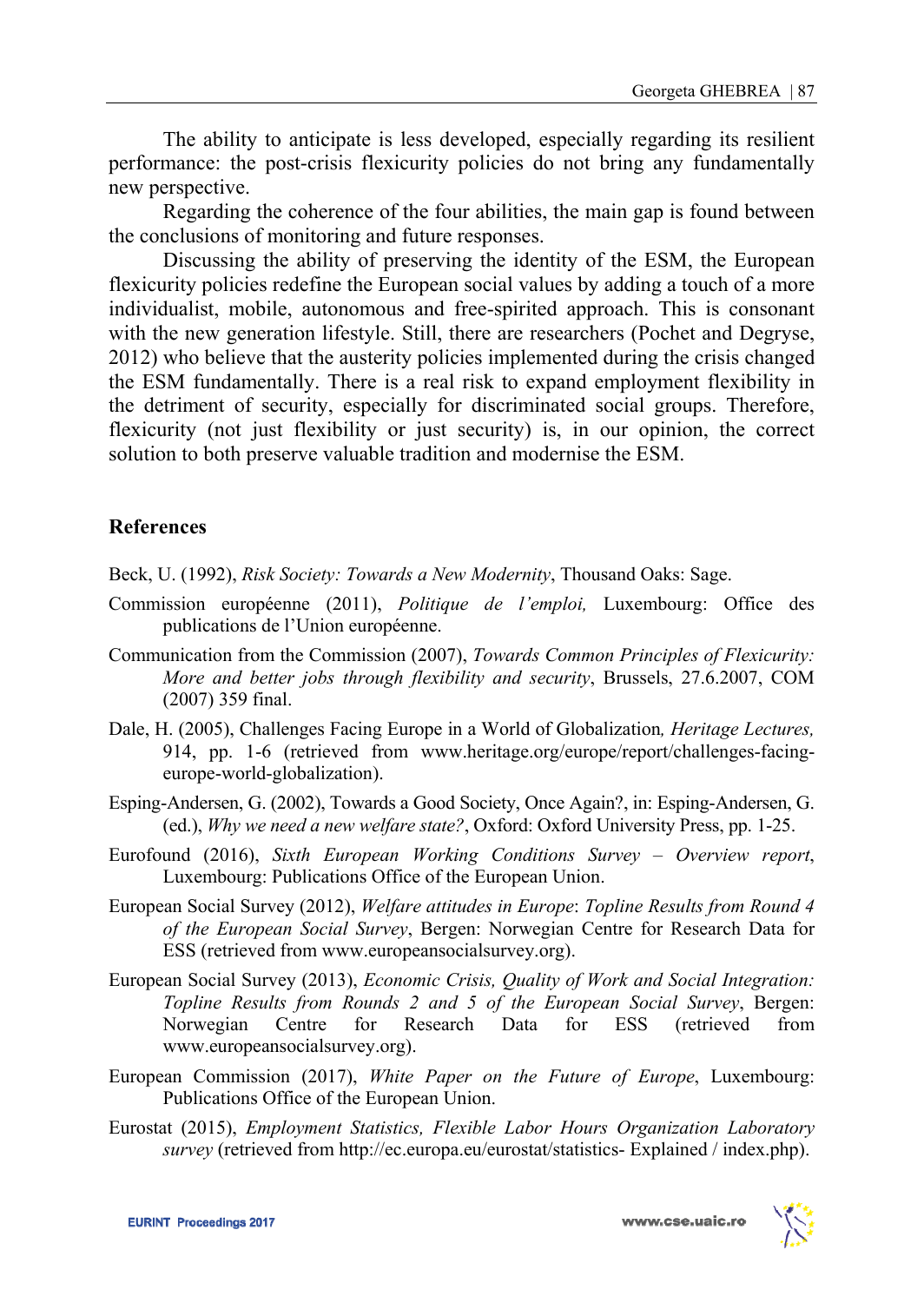- Falkner, G. and Treib, O. (2007), Three Worlds of Compliance or Four? The EU 15 Compared to New Member States, *Political Science Series,* 112*,* pp. 5-32*.*
- George, V. and Taylor-Gooby, P. (1996), *European Welfare Policy*, New York: St. Martin Press.
- Garabiol, P. (2005), Le modèle social européen ou la création d'une identité sociale européenne, *Questions d'Europe*, 5, pp. 1-6.
- Giddens, A. (2006), Positive Welfare, in: Pierson, C., and Castles, F. G. (eds.), *The Welfare State Reader*, Cambridge: Polity Press, pp. 378-388.
- Hall, P.A. (1993), Policy Paradigms, Social Learning, and the State: The case of Policymaking in Britain, *Comparative Politics*, 25 (3), pp. 275-296.
- Hilmer, R. (2016), *The European Union Facing Massive Challenges What are Citizens' Expectations and Concerns*, Berlin: Friedrich-Ebert-Stiftung.
- Hollnagel, E. (2014), *Safety-I and Safety-II: The past and future of safety management*, Farnham: Ashgate.
- Hollnagel, E. (2015) *Introduction to the Resilience Analysis Grid (RAG),* (retrieved from http://erikhollnagel.com/onewebmedia/RAG%20Outline%20V2.pdf).
- Hollnagel, E., Pariès, J., Woods, D.D., Wreathall, J. (eds.) (2011), *Resilience Engineering in Practice. A Guidebook*, Vol. 3, Farnham: Ashgate.
- Hollnagel, E., Woods, D. D. and Leveson, N. (eds.), (2006), *Resilience engineering: Concepts and precepts*, Brookfield: Ashgate Publishing Company.
- Hoos, I., (1972), *Systems Analysis in Public Policy: A Critique*, Berkeley: University of California Press.
- ICF GHK (2011), *Evaluation of flexicurity 2007-2010: Final Report* (retrieved fromec.europa.eu/social/BlobServlet?docId=10018&langId=en)
- Jepsen, M., and Pascual, A.S. (2006), *Unwrapping the European Social Model*, Bristol: Policy Press.
- Kendra, J. M., and Wachtendorf, T. (2003), Elements of resilience after the World Trade Center disaster: Reconstituting New York City's Emergency Operations Centre. *Disasters,* 27 (1), pp. 37-53.
- Kessler, F. (2005), *Securitatea socială a muncitorilor migranţi în cadrul Uniunii Europene*, Bucureşti: Lumina Lex.
- Kok, W. (2004), *Facing the challenge. The Lisbon strategy for growth and employment. Report from the High Level Group*, Luxembourg: Office for Official Publications of the European Communities.
- Lillianfeld, R. (1978), *The Rise of Systems Theory: an Ideological Analysis*, Hoboken: John Wiley and Sons.
- Pochet, P and Degryse, C. (2012), The programmed dismantling of the European social model, *Intereconomics*, 47 (4), pp. 200 – 229.
- *Presidency conclusions*, Barcelona European Council. 15 and 16 march 2002, SN 100/1/02 REV 1, p. 9 (retrieved from ec.europa.eu/invest-in-research/pdf/download en/ barcelona\_european\_council.pdf).